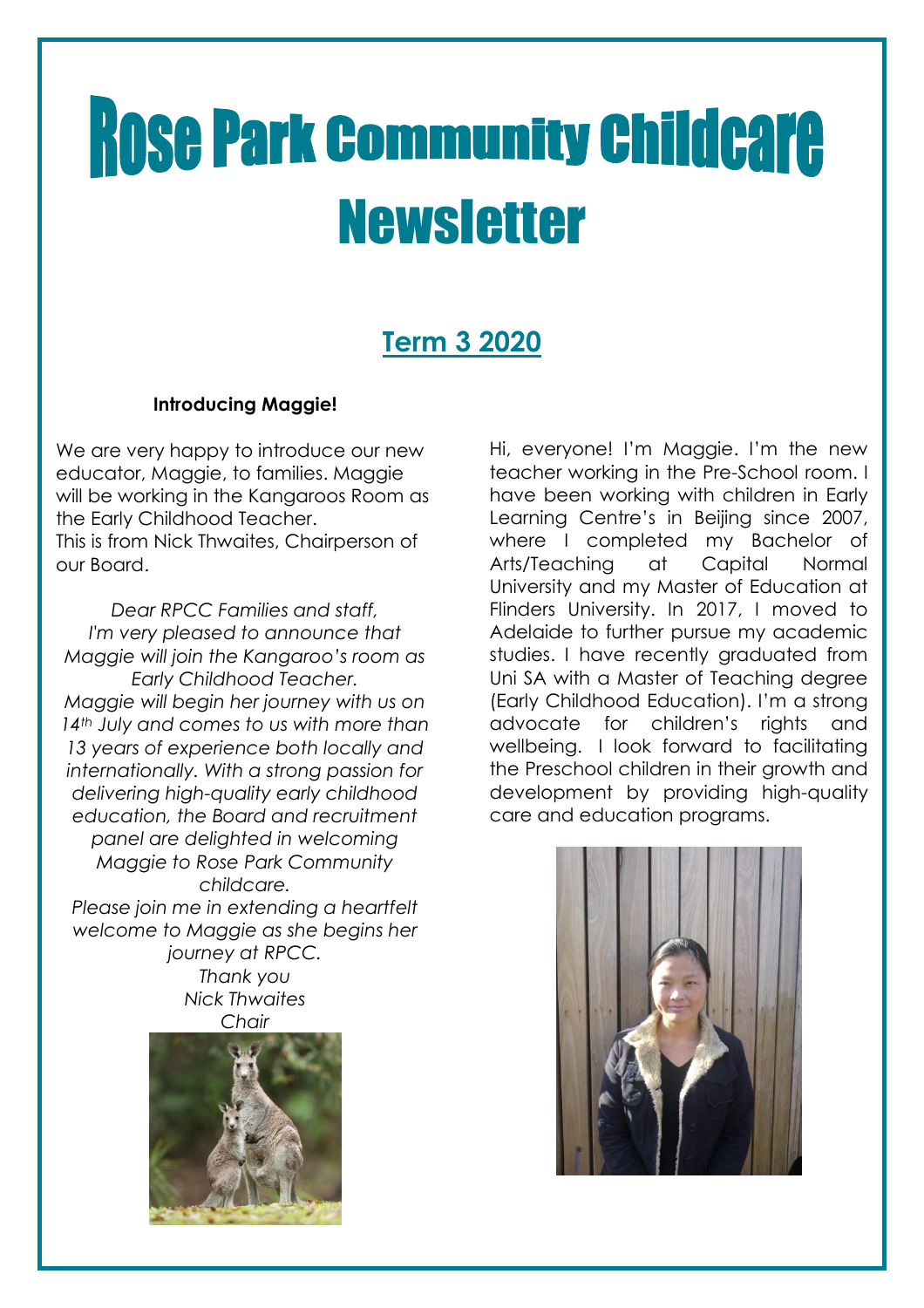#### **A Message from Grasshopper Soccer**

Over the last week, I have been visiting your Centre speaking with your staff regarding my fun-based soccer program for kids. We run this program for families with children from the age of 2 years old. We are now able to run sessions outdoors as per Covid-19 guidelines as we have been unable to since March!



#### **Brochures**

Before Kim W left, she had been working hard on a series of brochures for families. There are copies available outside the office in the passage. They are on a variety of topics consisting of; Toilet Training, Room Transitions, School Readiness, Bilingual Children and Language Development (4 individual brochures on this topic). If you have an interest in any of these topics, feel free to ask an educator to get what is of interest to you.

#### **COVID-19**

We would like to thank all families for their ongoing support over the difficult time of COVID-19. From giving and receiving children at the gate, extra sanitising upon entry, keeping children home when they are not 100% are just a few things that have helped us through this trying time. We are obviously not at the end of the pandemic, but if we all continue to do our part, hopefully the numbers will not increase once more in SA. At the moment, we ask that families don't come into the building again. The educators will take their bags from you in the morning and hand them back to you at night. It makes it easier to social distance outside and avoids lots of surfaces being touched.

#### **Save the date…**

Wednesday 23rd September for RPCC AGM. More information to come.

#### **Limited Spaces**

We are currently operating at capacity for many sessions throughout the week, which is limiting the amount of casual sessions that we can offer our families. If you know your child is going to be away for any reason; holidays, illness or just a day off, it would be helpful to let us know so that we can offer a casual place to another family.

#### **Physical Activity for Children 0-5 years.**

Here is an exert from The Department of Health regarding Physical Activity. *Children love to play and be active! Being physically active every day is important for the healthy growth and development of infants, toddlers and pre-schoolers. Physical activity for children includes both structured activities and unstructured free play and can be done indoors or out.*

For the full article refer the following link [http://www.health.gov.au/internet/main/pub](http://www.health.gov.au/internet/main/publishing.nsf/Content/F01F92328EDADA5BCA257BF0001E720D/$File/FS%200-5yrs) [lishing.nsf/Content/F01F92328EDADA5BCA257](http://www.health.gov.au/internet/main/publishing.nsf/Content/F01F92328EDADA5BCA257BF0001E720D/$File/FS%200-5yrs) [BF0001E720D/\\$File/FS%200-5yrs](http://www.health.gov.au/internet/main/publishing.nsf/Content/F01F92328EDADA5BCA257BF0001E720D/$File/FS%200-5yrs)

#### **Did you know?**

That there are many recipes from our Kitchen Manager Kim on the centre's website. Many families make the comment that their children enjoy a certain meal at the centre and ask for the recipe. Have a look at the website for recipes and if there is any that your child talks about at home, we are happy to email you a copy, or we could add more to the website.

[https://roseparkcc.org.au/parents](https://roseparkcc.org.au/parents-corner/recipes/)[corner/recipes/](https://roseparkcc.org.au/parents-corner/recipes/)

#### **Sunsmart**

As per our Sunsmart policy, children and educators are required to wear hats and sunscreen from the beginning of August through to the end of April. Please ensure that your child has an appropriate hat at childcare and has sunscreen applied before they arrive at care, we will re-apply after lunch. We have the Cancer Council Everyday Sunscreen 30+. If your child requires a different type of sunscreen due to skin irritations, please supply your own, with your child's name on the bottle, in date and in the original container.

#### **Christmas Closure Dates**

The Board made the decision at the July meeting that the dates for closure this year will be as follows; closing at 1pm on Thursday 24<sup>th</sup> December and re-opening Monday 4<sup>th</sup> January 2021 at 7:30am.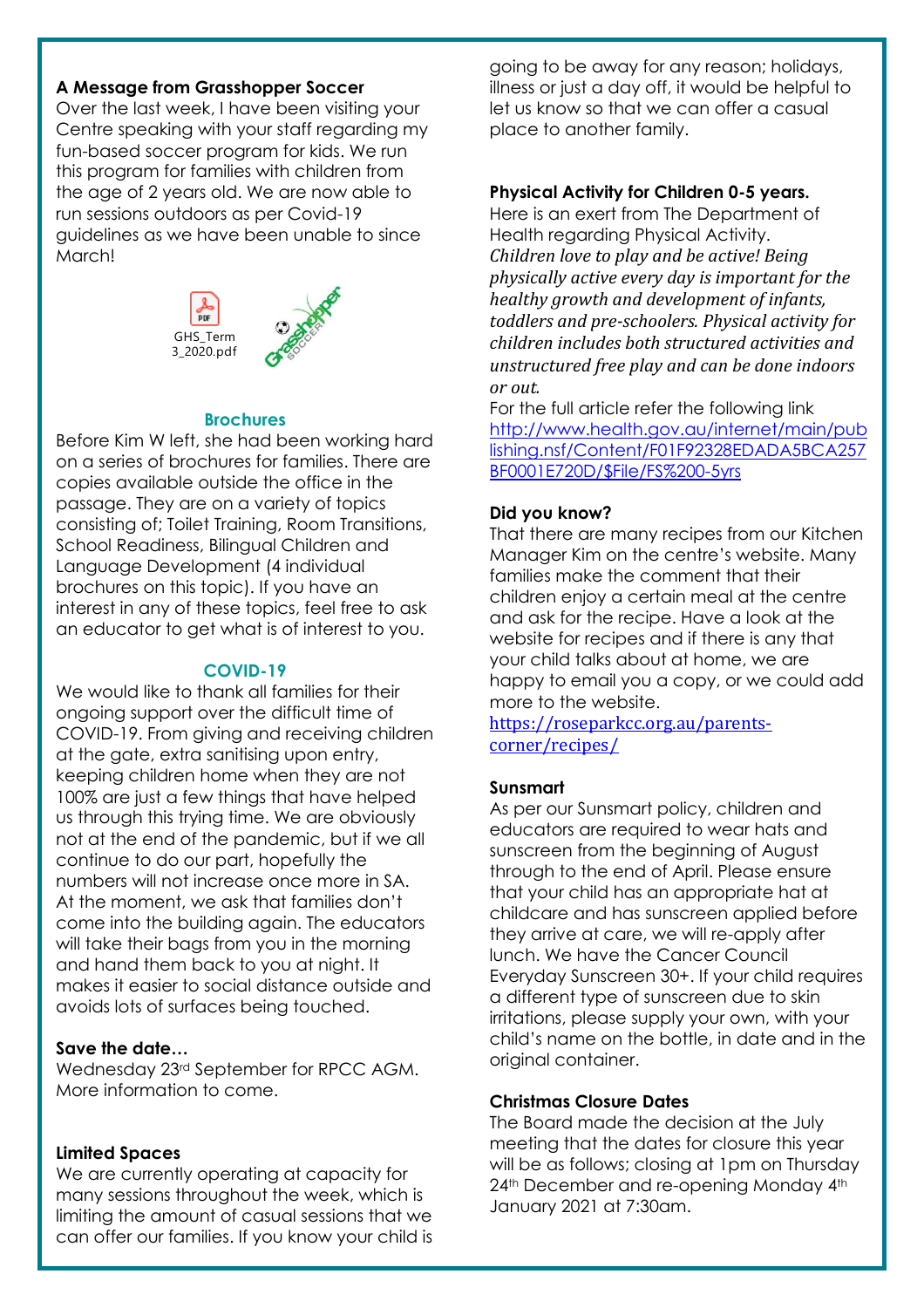

#### **Name:**

Mariama (Ama) **Role at RPCC:**

Educator in the Toddlers.

#### **Who Lives at your House:**

My husband, Amadou and 3 children, Mamadu, Hawa and Zinab.

#### **Favourite TV Show:**

Home and Away, Neighbours and Game of Thrones.

#### **Favourite Music:**

Multicultural songs, any calming music, R'n'B, Australian Songs and Indian Songs.

#### **Likes:**

Cooking, going out with family and friends, celebrating Eid and I love my job.

#### **Dislikes:**

Fake friendship and dishonesty.

#### **Favourite Part of My Job:**

Working with the children everyday and team work with the Under 2's team.

#### **If I won a Million Dollars:**

I would donate to the poor, build a school and hospital where I come from and travel with family.



#### **Name:**

Kylie

#### **Role at RPCC:**

Team Leader in Toddlers and Educational Leader

#### **Who lives at your house?**

My Husband Ryan and 3 children, Kirra, Asher and Jevan.

#### **Favourite TV show / movie:**

I generally spend my downtime either grounding nature, practicing yoga or watching movies based on real life situations. I don't have a favourite show or movie as I'm not still for long enough.

#### **Current favourite Album/ Artist / Band:**

Music is my passion! I love music from all era's and genres. To me it represents moments in time linked to memories. I listen to anything from Pearl Jam to Ocean Alley to Led Zepplin. I love it all

#### **Likes:**

Open minded interactions, learning from others, human connection, nature hikes and ocean adventures, country air and space.

#### **Dislikes:**

Judgement, fixed mindsets, negativity and bad energy.

#### **Favourite part of my job**:

Leading by example and advocating for the rights and voice of children and families – quality improvement and of course the children.

#### **If I won a million Dollars:**

Pay my mortgage then travel to remote areas and communities to see if I could make a difference to people's current situations – I would probably buy a beach house on a nice surf break and hold small music gigs for up and coming music artists.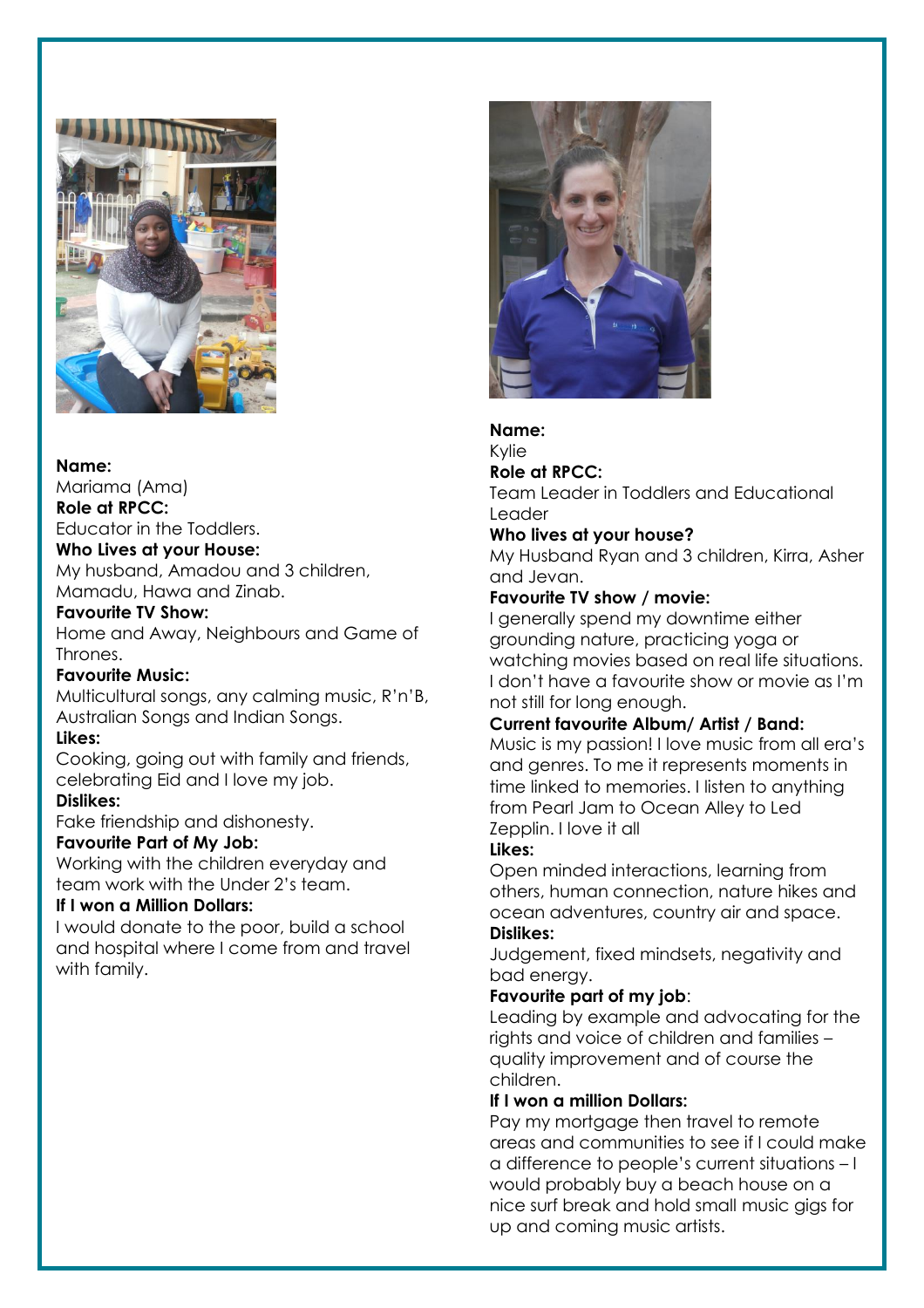## **News from the rooms…..**

#### **Babies**

We would like to welcome Chelsea into the Under 2's. Currently she is getting to know all the children and in particular the interests and routines of the babies. Please make her  $feel$  welcome  $\omega$ .

Over the last several months we've celebrated several dates of significance to the Under 2's, reflecting on our pedagogy and educational philosophy of the centre. We celebrated World Environment Day, World Oceans Day, International Mud Day and Plastic Free July. We believe that the physical environment impacts significantly on each child's capacity to learn. Therefore, we provide sustainable, aesthetically pleasing, child centred environments for our children to play in and our staff to work in; we provide natural play spaces that encourage imagination and exploration; and VALUE the OUTDOORS as a rich and engaging learning environment.



International Mud Day intentionally turned into Mud Week. Educators providing various provocations for children to explore (based on interests), the Mud kitchen, a tray on the ground with trucks, painting with mud and a variety of natural resources and materials from and around our environment. (all documented in the learning journey and the art work is displayed in the Babies Room). A great week of celebrating all that is mud and our connection to the earth. Mud helps build children's immune systems, provides sensory exploration, allows children to be creative, provides opportunities for social interactions and fine and gross motor development.

We recently celebrated Plastic Free July. Collaboratively, the Under 2's painted our own collage of a turtle created for World

Environment Day. Using upcycled, donated materials by parents, the children created a turtle by gluing on lids and paper (promoting sensory exploration – proprioception, fine motor skills and hand eye coordination).

As we continue to educate children on being socially responsible and showing respect for the environment we have painted our very own reusable calico bags! (Embedding sustainability in daily routines and practices). Giving the parents the option to use and kindly return  $\circled{a}$ . We continue to use upcycled materials and various loose parts from around our environment, allowing children to use them as an open-ended resource. Recently Karilyn, from the Kangaroos, gave us some pieces of technology which children have been engaged with (old keyboards and telephones). Creating an 'office' provocation, allowing children to explore 'real life' communication technologies and engaging in enjoyable interactions with babies as they play with sound (identify the uses of technologies in everyday life and use real or imaginary technologies as props in play – ELYF).



This provocation has added to our language and literacy rich environment.

Educators continue to reflect on our play space and provocations (NQA3 Physical Environment) letting them run its path until we observe children are on longer revisiting or interested. We continue to observe children's interests, developmental milestones, schematic play. All are documented in our learning journey or each child's individual books, which are all available to take home and read.

#### **Toddlers**

In the under 2 rooms, our current program has seen a strong focus on communication and identity. During programming time and throughout the day, educators discuss and reflect on elements of development that we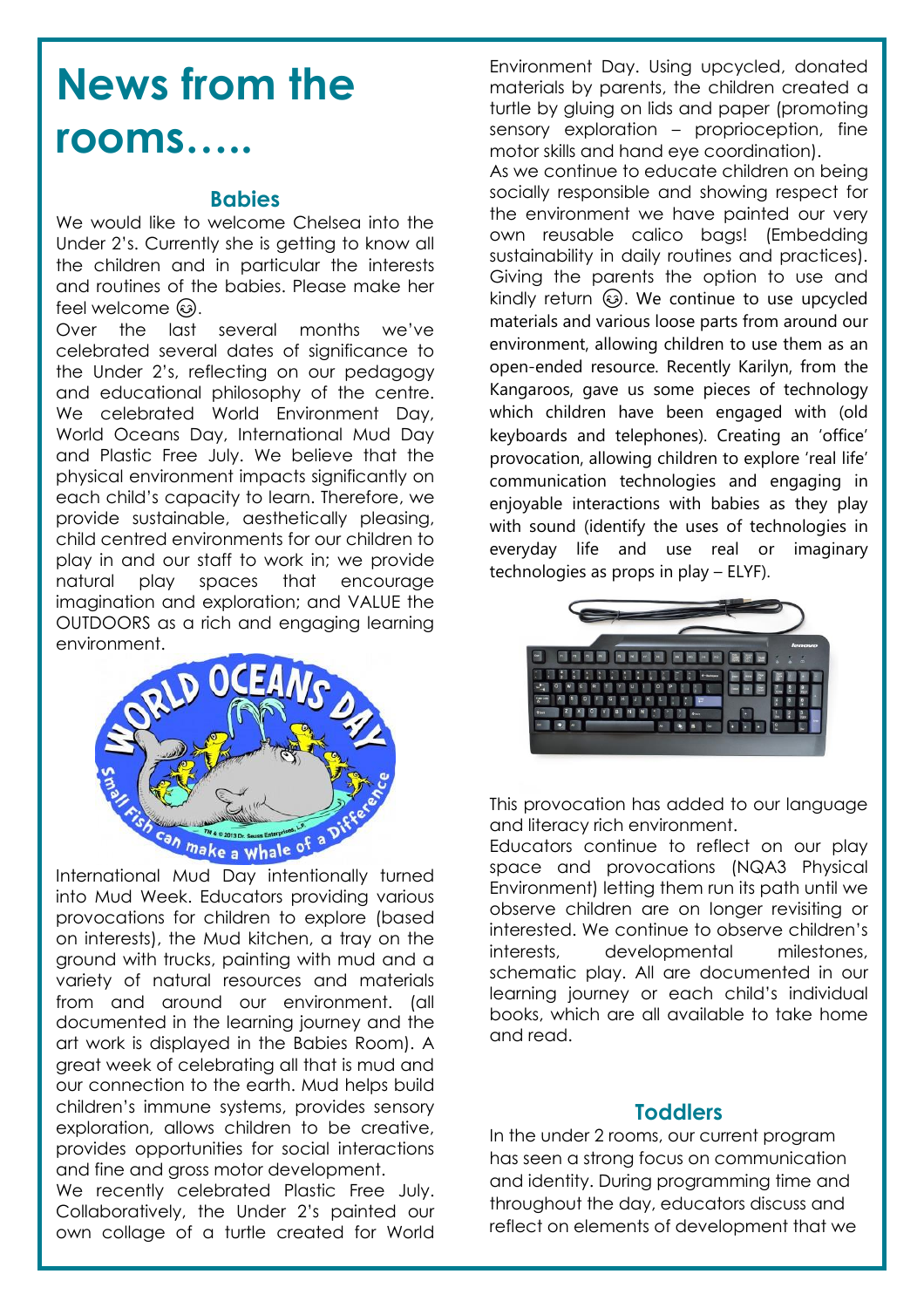need to focus on for the developmental outcome of each child. It is our role to not only facilitate the child's interests and represent them in play, but to ensure that we provide experiences that will give the child the best chance at reaching their developmental milestones. We achieve this through play-based learning. Providing provocation (invitation to play) that has intention in imaginative, creative and playful ways. We have a balance of free play (with thought out learning goals) and teacher supported learning. We find that this is the best way to help children learn, navigate and develop knowledge and understanding of their world. Having a strong sense of identity provides the child a greater understanding of who they are, where they come from, to be a part of a community, to belong, and above all to feel safe secure and supported. We promote identity through effective communication and promoting a strong sense of self.



Through literacy, art, time spent together, family relationships, mindfulness and yoga, Dadirri (the art of deep listening to our environment) positive reinforcement and promoting independence and autonomy. We believe that relationships are the core to successful learning and if we model to the children a strong sense of identity it will carry on throughout their life through confidence and positivity.

"through others we become ourselves" Lev Vygotsky (socio-cultural theorist).

#### **Wallabies**

Welcome to all the new Wallabies and their families. We look forward to having lots of fun and having many adventures.

As you may have noticed, Deb has been working in our room. She will continue to be with us part time when Vic returns, at the end of August.

We started to explore our local community, due to COVID 19 we requested permission each time we went for a walk. Unfortunately, due to reinstated restrictions, we will pause our community exploring again, but hope to be able to resume soon.



The Wallaby's have been exploring the concept of light and how UV light changes colours to look like they glow.



The children have explored this through multiple different sensory and visual experiences (playdough, oil and paint bags, shadow puppets and painting with potato mashers).

Wallabies educators are collecting photos of what children are doing at home and we are making a display on the wall. Children share knowledge of their home environment and experiences through photos and verbal communication.

If you have any photos, please send them through to [wallabies@roseparkcc.org.au](mailto:wallabies@roseparkcc.org.au) Educators are looking forward to the future and scientific explorations.



Just a reminder please make sure that you pack enough nappies and spare clothes including shoes each day.